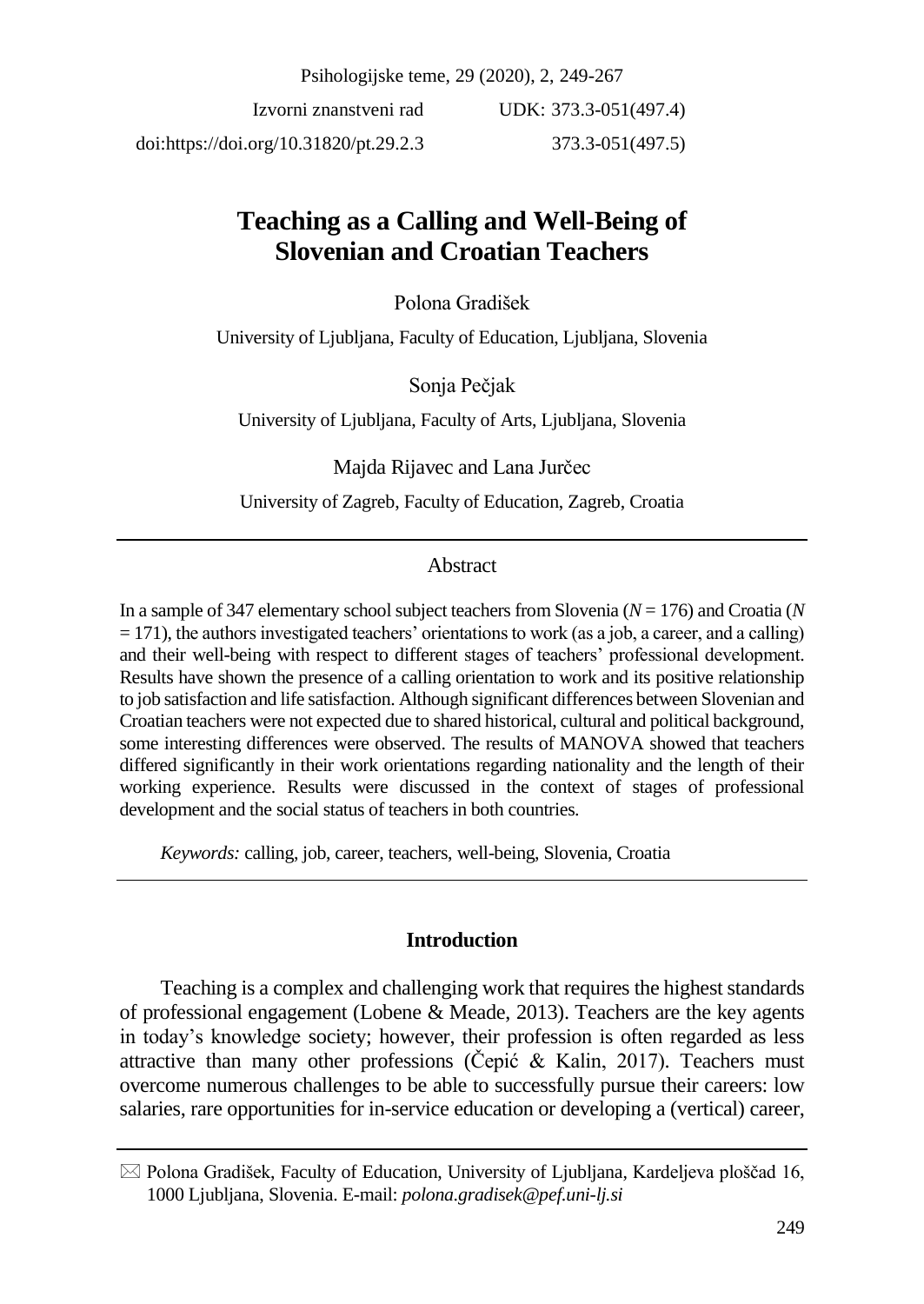frequent changes of curricula, increasing pressure from parents, etc. We believe that an important motivating factor that helps teachers face these challenges, is a perception of teaching as a calling. However, as professional and personal lives of teachers are intertwined and affect one another, stages of teachers' professional development must be taken into account when analysing teachers' perceptions of their careers.

#### **Orientations to Work: Job, Career, Calling**

Researchers distinguish three orientations to work: as a job, a career, and a calling (Bellah, Madsen, Sullivan, Swidler, & Tipton, 2008; Wrzesniewski, 2003; Wrzesniewski, McCauley, Rozin, & Schwartz, 1997). Majority of studies focused on the calling orientation (e.g., Harzer & Ruch, 2012; Peterson & Park, 2006; Peterson, Park, Hall, & Seligman, 2009) while the other two orientations have been studied less extensively.

Individuals who perceive their work as a job focus primarily on the financial rewards (Bellah et al., 2008; Wrzesniewski, 2003; Wrzesniewski et al., 1997). Their work represents a source of material benefits which enable them to fulfil lower needs, such as safety, physiological and financial needs. These individuals see their work as a necessity and source of financial security, and not as a fulfilment of professional desires and goals. Work is not a central part of their identity.

Career orientation is characterized by a focus on the advancement and achievement of professional goals (Bellah et al., 2008; Wrzesniewski, 2003; Wrzesniewski et al., 1997). Individuals see their current work as a starting point oriented towards desired goals in near future. Their work enables them to satisfy their needs for achievement, status, and power. These individuals invest more in their professional identity than those with a job orientation.

Individuals with a calling orientation focus primarily on the socially useful work (Bellah et al., 2008; Wrzesniewski, 2003; Wrzesniewski et al., 1997). They find their work rewarding and it represents one of the most important domains of their lives. Material benefits are not as crucial as their contribution to society. They invest much in their professional identity.

There has been a growing interest in research of the calling orientation to work. For example, in the period from 2007 to 2012, the number of scientific publications related to calling tripled as compared with publications before 2007 (Duffy & Dik, 2012; Hall & Chandler, 2005). In its beginnings, a notion of a calling was related to religion and was described as a divine inspiration to do morally responsible work (Hall & Chandler, 2005). Later, calling has lost its religious connotation, and researchers have aimed to form a clear definition of the concept (Lobene & Meade, 2013). Calling stems from individuals' inner motivation, which leads them to seek meaning and purpose of their professional paths. One's calling can be discovered by self-observations and in-depth self-reflection; and its meaning lies in the realization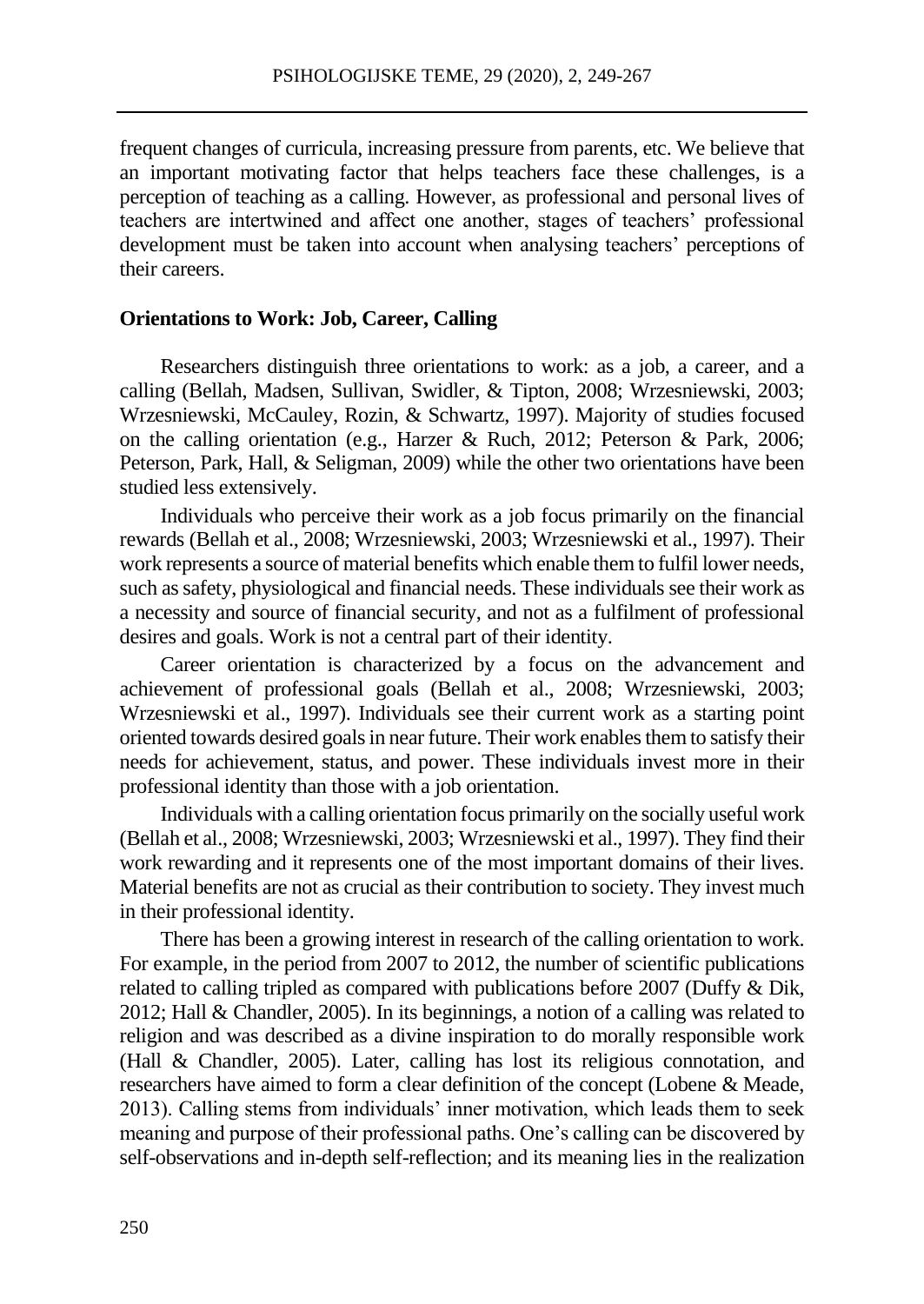of one's life purpose and personal fulfilment (Hall & Chandler, 2005; Wrzesnievski, 2003; Wrzesnievski et al., 1997).

Researchers agree that the individuals with a sense of a calling feel that their work contributes significantly not only to their personal fulfilment and sense of purpose but to other people and society as well (Bellah et al., 2008; Hall & Chandler, 2005; Wrzesnievski, 2003; Wrzesnievski et al., 1997). When trying to distinguish the notion of a calling from other similar constructs, such as commitment to work, professional dreams and flow at work, researchers underline some elaborated aspects of a calling. Duffy and Sedlacek (2007) list three essential elements of the notion of a calling: 1) a sense of an innate power that motivates the individual towards the task realization; 2) a search for one's meaning and striving to its achievement; 3) orientation towards the others. Weiss, Skelley, Hall, and Haughey (2003) similarly underline the importance of the awareness of the notion of a calling: individuals should be aware of their calling and that their work serves others. Further on, Novak (1996) stresses some preconditions for perceiving a calling: individuals should be motivated for searching for their calling, as the process of searching demands reflection, thinking, conversations, and perseverance. One's calling should match one's talents and abilities, and it is important that an individual loves his chosen work, so it can energize him and be rewarding.

In the past, researchers mostly focused on the objective measures of success or achievement, however, in today's world of constant changes and pursuing different paths in one's career, the importance of individual, subjective measures of success are highlighted, such as work satisfaction and subjective perception of success. In addition, when talking about the notion of a calling, the subjective, personal experience of an individual is underlined. For individuals who perceive their work as a calling, subjective experience of success is more important in comparison to those individuals who perceive their work as a job or a career (Bellah et al., 2008). Hall and Chandler (2005) state that a sense of a calling can be perceived in any kind of work, however, Lobene and Meade (2013) point out that the question, whether calling can be perceived in any work, remains open.

## **Teaching as a Calling**

It is not clear how often teachers perceive their work as a calling, as its importance for teachers has often been discussed, but rarely empirically studied (Bullough & Hall-Kenyon, 2012). However, studies show that it is a rather frequent phenomenon. Researchers have been using different measures of the calling orientation; thus, it is difficult to directly compare their findings. For example, Dinham and Scott (2000) report that 49 % of Australian, 45 % of English, and 46 % of New Zealand teachers agreed with the statement "I have always wanted to become a teacher.", which is obviously related to calling. Teachers in the study of Bullough and Hall-Kenyon (2012) reported high levels of the perception of a calling. It seems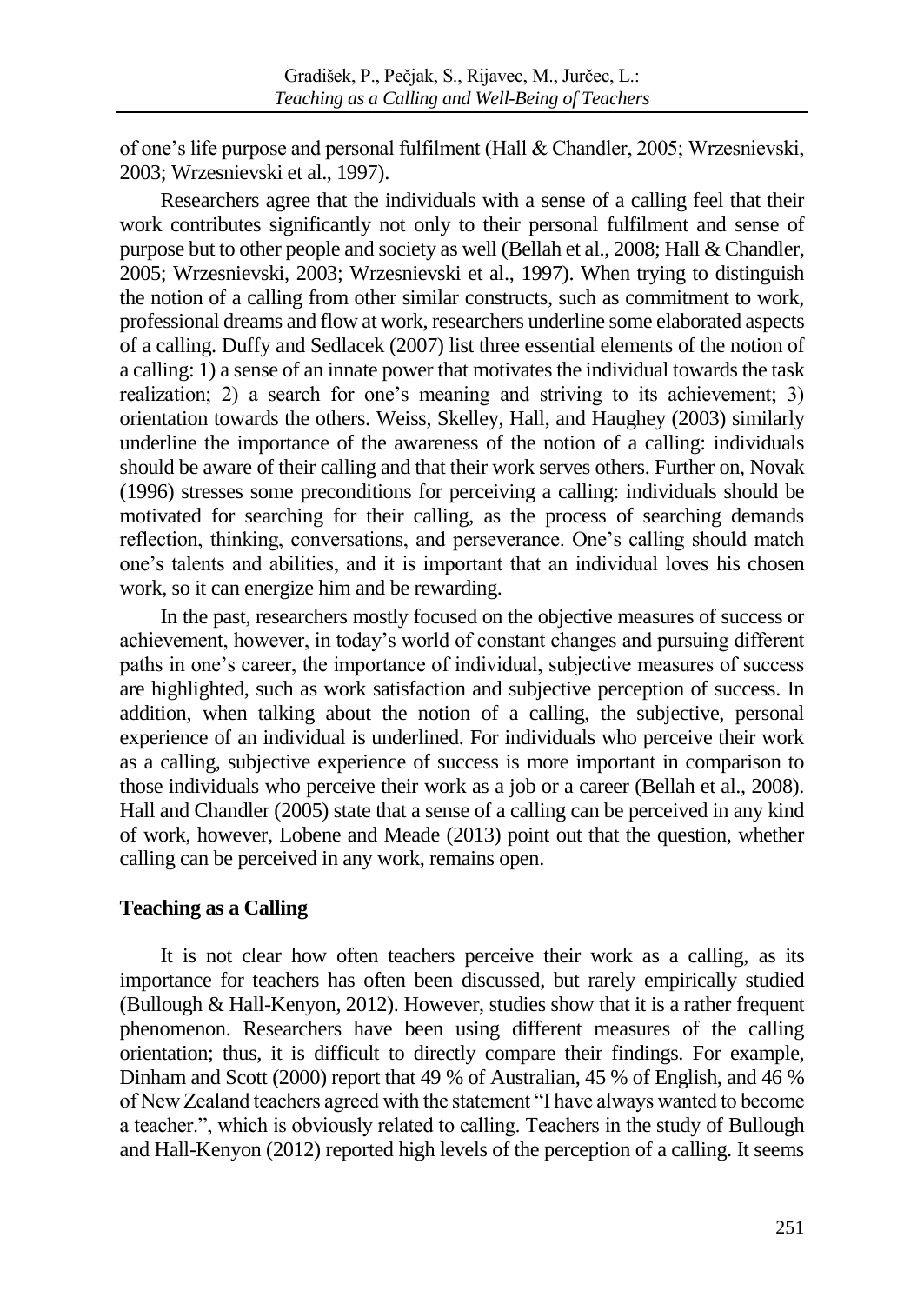that certain characteristics of teaching, such as, for example, working with the youth, contribute to work satisfaction of teachers (Richardson & Watt, 2006), and this could indirectly lead to the perception of a calling.

The perception of teaching as a calling is related to numerous positive outcomes for teachers. Buskist, Benson, and Sikorski (2005) reported that teachers with a sense of a calling feel strong positive emotions towards the subject they are teaching, towards their students and the teaching in general. They see their work as rewarding and fulfilling, and they radiate energy and enthusiasm while teaching. Day, Sammons, Stobart, Kington, and Gu (2007) stress the importance of teachers' perception that they significantly contribute to the lives of their students – these teachers are more effective in the classroom. Day et al. (2007) also point out that good teachers are those who not only master didactics and the content knowledge but are also committed to teaching, to their students, learning, and learning achievements. In the study of Serow (1994), pre-service teachers who agreed with the statement that teaching is a calling in their lives, showed more enthusiasm and commitment to the idea of a teaching career, were more aware of teachers' potential influence on the others, less concerned about sacrifices that teaching might bring, and were more willing to take on additional working tasks in comparison with the ones who did not agree with the statement. Similar findings were reported by Bullough and Hall-Kenyon  $(2012)$  – teachers with a sense of a calling were more committed to teaching, identified strongly with their profession and were oriented towards the well-being of their students.

#### **Work Orientations in Relation to Life Satisfaction and Job Satisfaction**

Hall and Chandler (2005) suggested that deep feelings of satisfaction and subjective success can be achieved when one feels a presence of a calling. Some empiric studies examined the relationship between well-being and the calling: adults who perceive their work as a calling show higher levels of satisfaction with life and work (Jurčec & Rijavec, 2015; Miljković, Jurčec, & Rijavec, 2016; Wrzesnievski et al., 1997) and are more efficient at work (Serow, 1994). It seems that such individuals devote more time and effort to their work, are more adaptable and ready to change (Hall & Chandler, 2005), and find more meaning in their work (Miljković et al., 2016). Moreover, research has shown that individuals with the sense of a calling express fewer intentions for early retirement, less absenteeism, their work represents one of key domains in their life and they find it rewarding (Peterson et al., 2009; Wrzesniewski et al., 1997). Lobene and Meade (2013) reported positive relationship between the sense of a calling and work efficiency, affective commitment to organization and work satisfaction, and negative relationship with intentions and desires toward changing jobs. Higher work efficiency is explained by deeper interest and commitment to work of the individuals with the calling orientation.

Job and career orientations to work have not been studied extensively in relation to well-being. There is some evidence, however, that people who perceive their work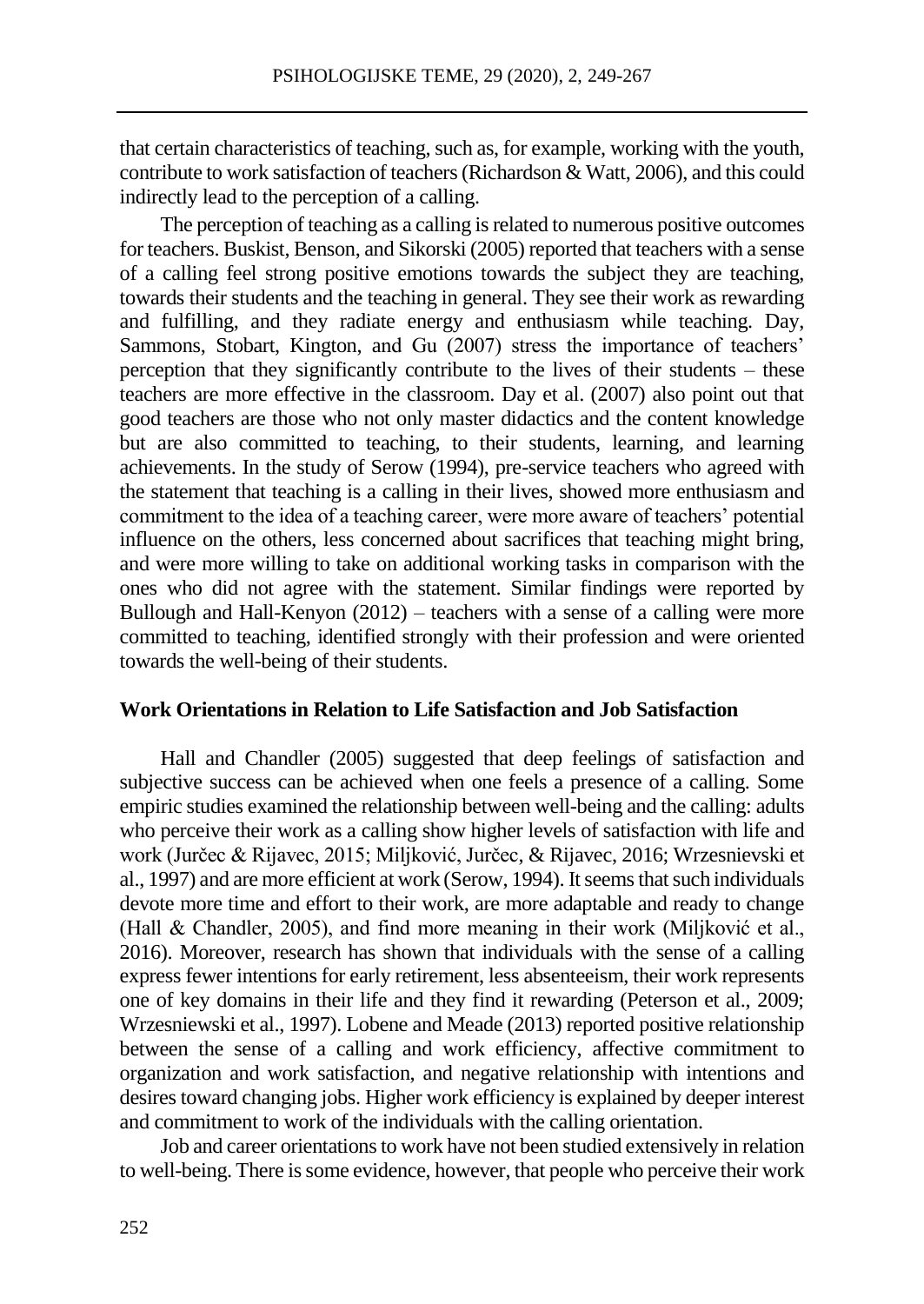as a job and a career, report lower life satisfaction than those with the calling orientation to work (Wrzesniewski et al., 1997). Peterson et al. (2009) reported negative correlations between job and career orientation in relation to life satisfaction.

## **Teachers' Professional Development**

There are several models that describe stages of a teacher's career and focus on different aspects of professional lives of teachers. For example, Day et al. (2007) introduced a model of teachers' professional life stages, where they stress the connectedness between teachers' work, life, and effectiveness at work. Beginning teachers (0 - 3 years of service) are committed to work and need support to cope successfully with different challenges they face as novices. In the following years, teachers are shaping their professional identity and are working on their sense of efficacy in the classroom (4 - 7 years of service). Later, changes in the role and identity of teachers take place, bringing more and more tensions (8 - 15 years of service). Teachers with around 20 years of service are often more competent, selfconfident, and effective in classrooms in comparison with their younger and older colleagues. The most experienced teachers (more than 24 years of service) find their satisfaction in the increasing knowledge of their students and their positive relationship with students. However, some older teachers experience health problems or feel they are overloaded with work, which can lead to feelings of tiredness and disappointment, and finally towards retirement.

Huberman's (1993) renowned model of teachers' professional life cycle describes two possible paths of a teacher's career: a harmonic path, which results in teacher's satisfaction and sense of a calling; and a problematic path, which leads to teacher's disengagement and dissatisfaction at the point of their retirement. At the beginning of a teaching career, teachers enter the stage of survival and discovery (1 - 3 years of service), followed by stabilization (4 - 6 years of service), experimentation/diversification or reassessment (7 - 18 years of service), serenity or conservatism (19 - 31 years of service) and (serene or bitter) disengagement (31 - 40 years of service).

For a clearer comparison of teachers' career stages from different perspectives and authors, we used Javrh's (2007) division of teachers' careers, based on Huberman's (1993) model and adapted according to the results of several in-depth interviews with Slovenian teachers: early (up to 10 years of service), middle (10 - 19 years of service) and late/mature stage (divided further into two stages: 20 - 30 years of service and more than 30 years of service). In these interviews, Javrh (2007) assessed general perceptions of teachers about their careers, history of teachers' work experience, future plans, and influence of in-service educational opportunities on the career development. Additionally, qualitative analysis of several teachers' biographies was conducted to enable the comparison of the Swiss Huberman's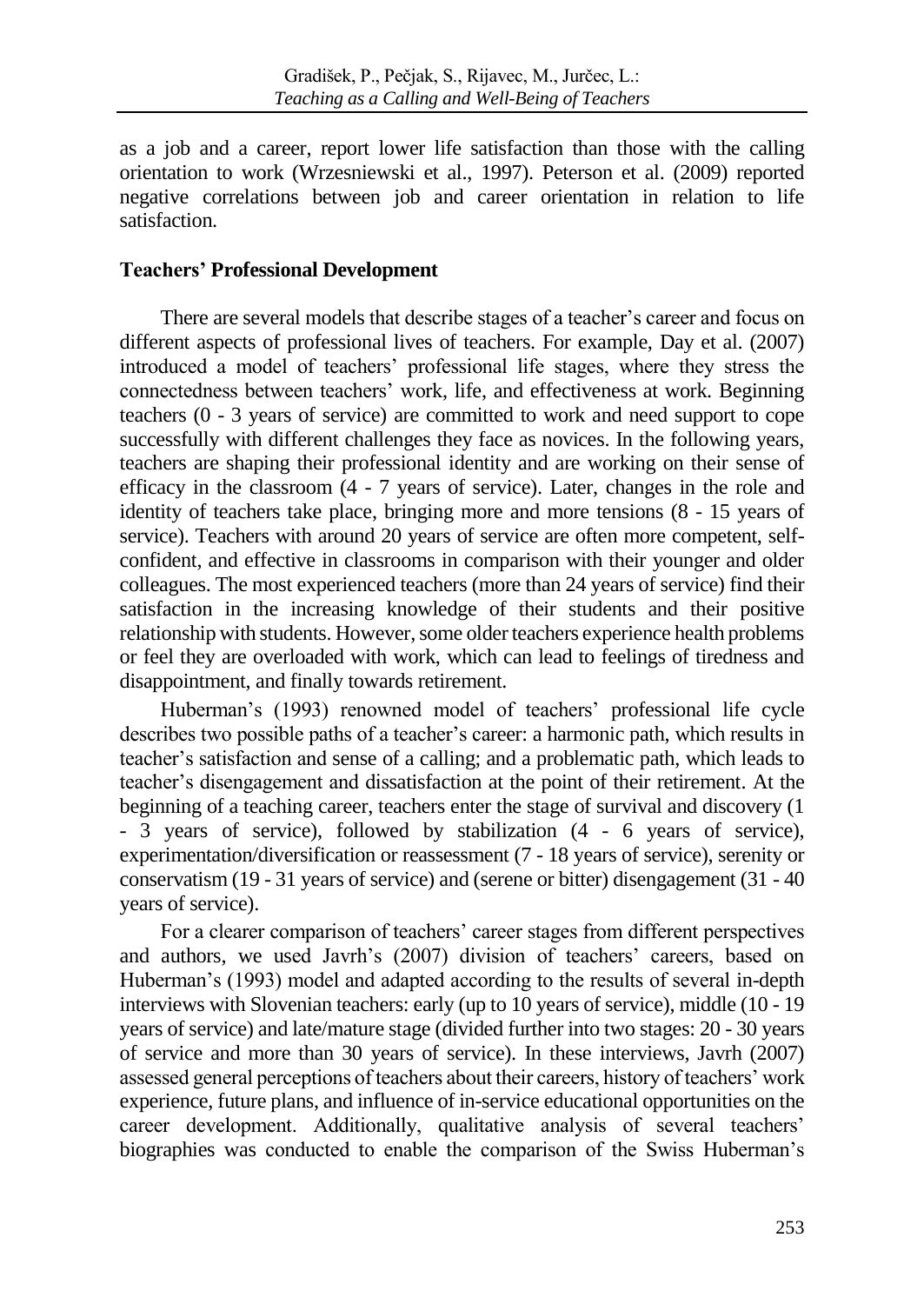(1993) model and the Slovenian context. The main difference lies in the early end of the Huberman's (1993) first stage (survival and discovery), followed by the early stabilization stage; this resulted in the possibility of merging the first two stages into one, the early stage (up to 10 years of service).

#### **Aim of the Study and Hypotheses**

The aim of the study was to compare work orientations and well-being of Slovenian and Croatian teachers regarding their career stages. As teachers' motivation and effectiveness are changing over the professional life stages (Day et al., 2007) or professional life cycles (Huberman, 1993), we hypothesised that teachers' sense of a calling may also be changing over different stages of professional development.

Slovenia and Croatia share historical experience transitioning from a socialist to a democratic system, with transition process bringing economic hardship and increased stress for people of different professions. Both countries have been facing recession during the last decade, resulting in severe austerity measures in public sector and restriction of career advancement for several years, including during the time when the data was collected for our study. There have been several educational reforms in both countries and rare possibilities for professional development of teachers. Based on shared historical and cultural milieu, as well as similar educational systems that were unified in the past, we do not expect significant differences between Slovenian and Croatian teachers. But we do expect differences among teachers at different stages of professional development in relation to their orientations to work (a job, a career, or a calling).

According to previous research findings (e.g., Bullough & Hall-Kenyon, 2012; Serow, 1994), we hypothesized that teachers in both sub-samples would perceive their work primarily as a calling (H1). We hypothesized that job and calling orientation would be more characteristic for beginning teachers and teachers at the end of their careers, while career orientation would be more typical for teachers in the middle of their career (e.g., up to 20 years of service), according to Day et al. (2007) and Huberman (1993) professional life stages/life cycles (H2).

Furthermore, we assumed a positive relationship between the sense of a calling and well-being of teachers, measured as job satisfaction and life satisfaction (H3). So far, research has shown positive relationship between calling and job satisfaction (Loebene & Meade, 2013; Peterson et al., 2009; Wrzesniewski et al., 1997), as well as life satisfaction (Peterson et al., 2009; Wrzesniewski et al., 1997), although Hirschi and Herrmann (2012) did not find a clear relationship between calling and life satisfaction.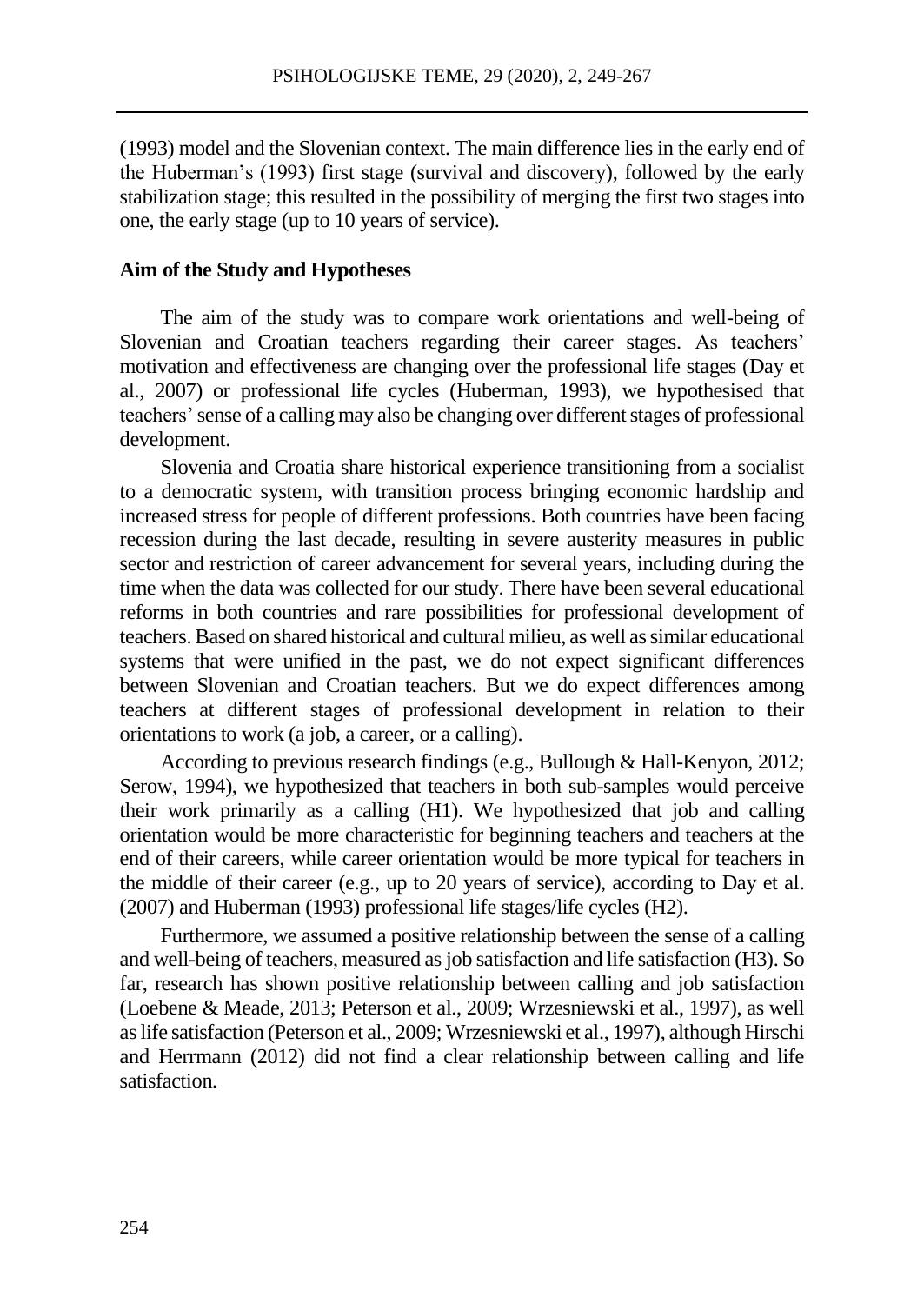## **Method**

## **Participants**

The sample consisted of 347 elementary school subject teachers, 176 from Slovenia (50.7 %) and 171 from Croatia (49.3 %), predominantly female teachers (87 %), which reflects typical gender structure in teaching profession in both countries. Teachers from rural and urban areas were equally represented (50 % of teachers from the Slovenian sample were teaching in the capital city with suburbs and 53.8 % of teachers from the Croatian sample; the rest of teachers were teaching in rural areas). In order to provide complete anonymity of the participants, the age of the participants was not collected, and the information about the career stage was collected only in intervals (and not the exact number of years of service). Table 1 shows the distribution of teachers from the sample at different career stages.

#### Table 1

*Distribution of the Research Sample Regarding Career Stages*

| Career stage   |                                  | All<br>$(N = 347)$ | Slovenian<br>sub-sample | Croatian<br>sub-sample |
|----------------|----------------------------------|--------------------|-------------------------|------------------------|
| Early          | up to 10 years of<br>service     | 29.1 %             | 29.5 %                  | 28.7 %                 |
| Middle         | 10-19 years of service           | 27.7 %             | 16.7 %                  | 28.7 %                 |
| Late/mature I  | 20-30 years of service           | 23.3 %             | 26.7 %                  | 19.9 %                 |
| Late/mature II | more than 30 years of<br>service | 16.4 %             | 14.8%                   | 18.1 %                 |

## **Instruments**

Three measures were used in the study: A Work-Life Questionnaire, Satisfaction with Life Scale and a measure of work satisfaction.

The *Work-Life Questionnaire* (WLQ; Wrzesniewski et al., 1997) consists of three short scenarios with descriptions of three persons who perceive their work as a job (person A), a career (person B) and a calling (person C). Participants rated each scenario from 1 (*not at all like me*) to 4 (*very much like me*). Sample items from the scenarios are the following (Wrzesniewski et al., 1997, p. 24):

• Job orientation: Person A works primarily to earn enough money to support his life outside of his job. If he was financially secure, he would no longer continue with his current line of work but would rather do something else instead.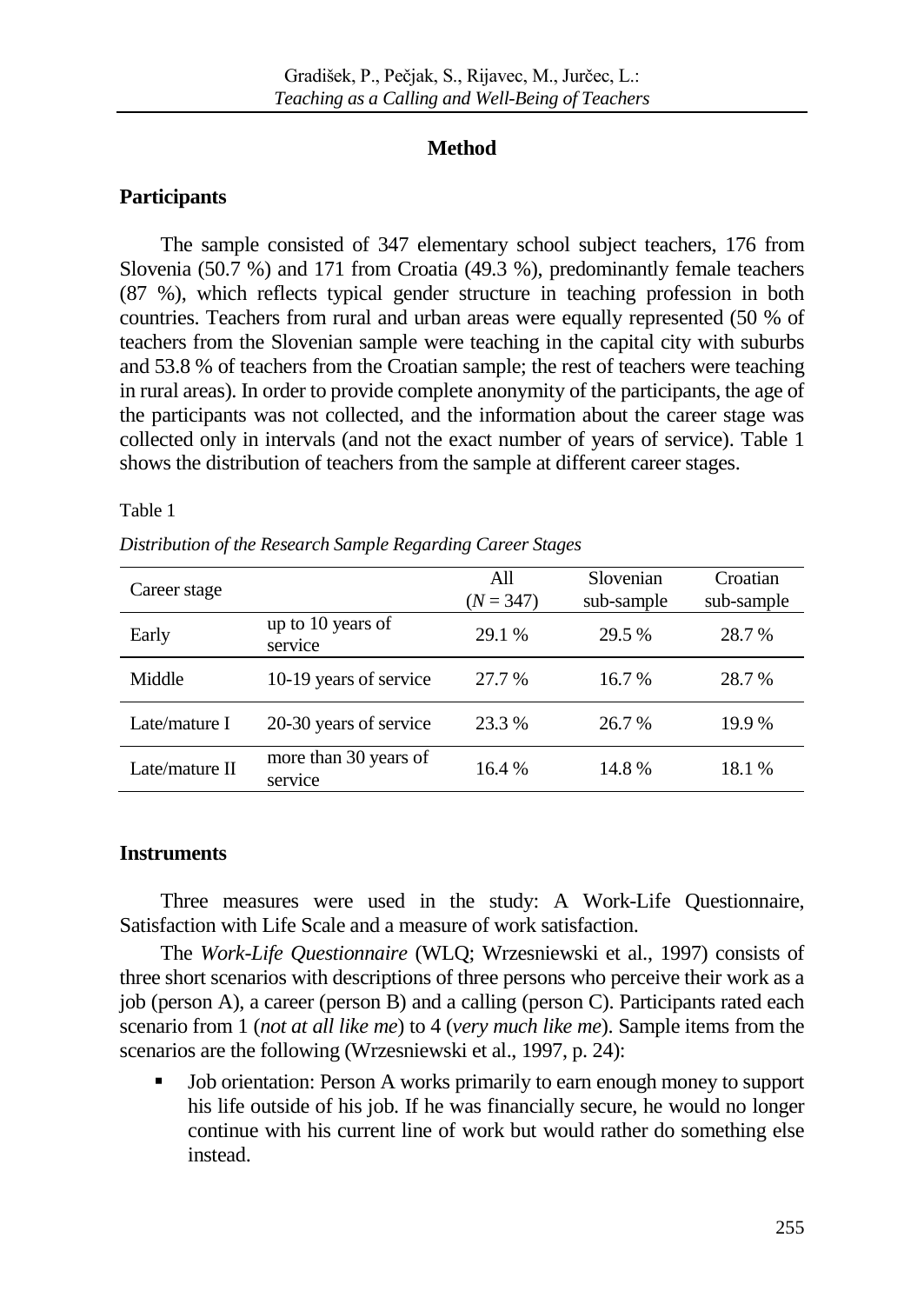- Career orientation: Person B basically enjoys his work but does not expect to be in his current job five years from now. Instead, he plans to move on to a better, higher-level job. He has several professional goals for his future.
- Calling orientation: Person C's work is one of the most important parts of his life. He is very pleased that he is in this line of work. He tends to take his work home with him and on vacations, too. He is very satisfied with his work and feels good about his work because he loves it, and because he thinks it makes the world a better place.

*Satisfaction with Life Scale* (SWLS; Diener, Emmons, Larsen, & Griffin, 1985) measures the cognitive aspect of satisfaction with life. A result on the scale represents one's general estimation of the quality of his life according to personal criteria. The scale consists of 5 items. Slovenian teachers responded on a 7-point Likert scale (1 *totally disagree*, 7 - *totally agree*) and Croatian teachers on a 5-point Likert scale (1  $-$ *totally disagree*, 5  $-$  *totally agree*). Reliability of the scales was  $\alpha = .84$  in Slovenian and  $\alpha$  = .86 in Croatian sample.

*Job satisfaction* was measured with the item *"I am satisfied with my work"*, which was assessed on a 7-point Likert scale in Slovenian sample and on a 5-point Likert scale in Croatian sample (1 - *totally disagr*ee, 5 or 7 - *totally agree*).

#### **Procedure**

In both countries, the questionnaires were distributed to teachers in a paperpencil form at the end of a school year (May & June, 2012) by the researchers themselves. Data was collected for the purposes of two separate studies (one in Slovenia and another in Croatia), however, the sampling procedure and the profile of participant teachers were very similar, which enabled the authors to compare the data. Although convenience sampling was used, the authors intentionally collected a comparable number of teachers from urban and rural areas. Participation in the study was completely anonymous and voluntary.

#### **Results**

#### **Data Analysis**

Data was analysed with the statistical computer program IBM SPSS 22. *T*-test and MANOVAs were used to explore differences in work orientations and wellbeing regarding nationality of teachers (Slovenian, Croatian) and the career stage (early, middle, late/mature I&II). As well-being was measured using different scales (7-point vs. 5-point scale), standardized *z*-values were computed for job satisfaction and life satisfaction and the value 5 was added to omit the negative values. Analyses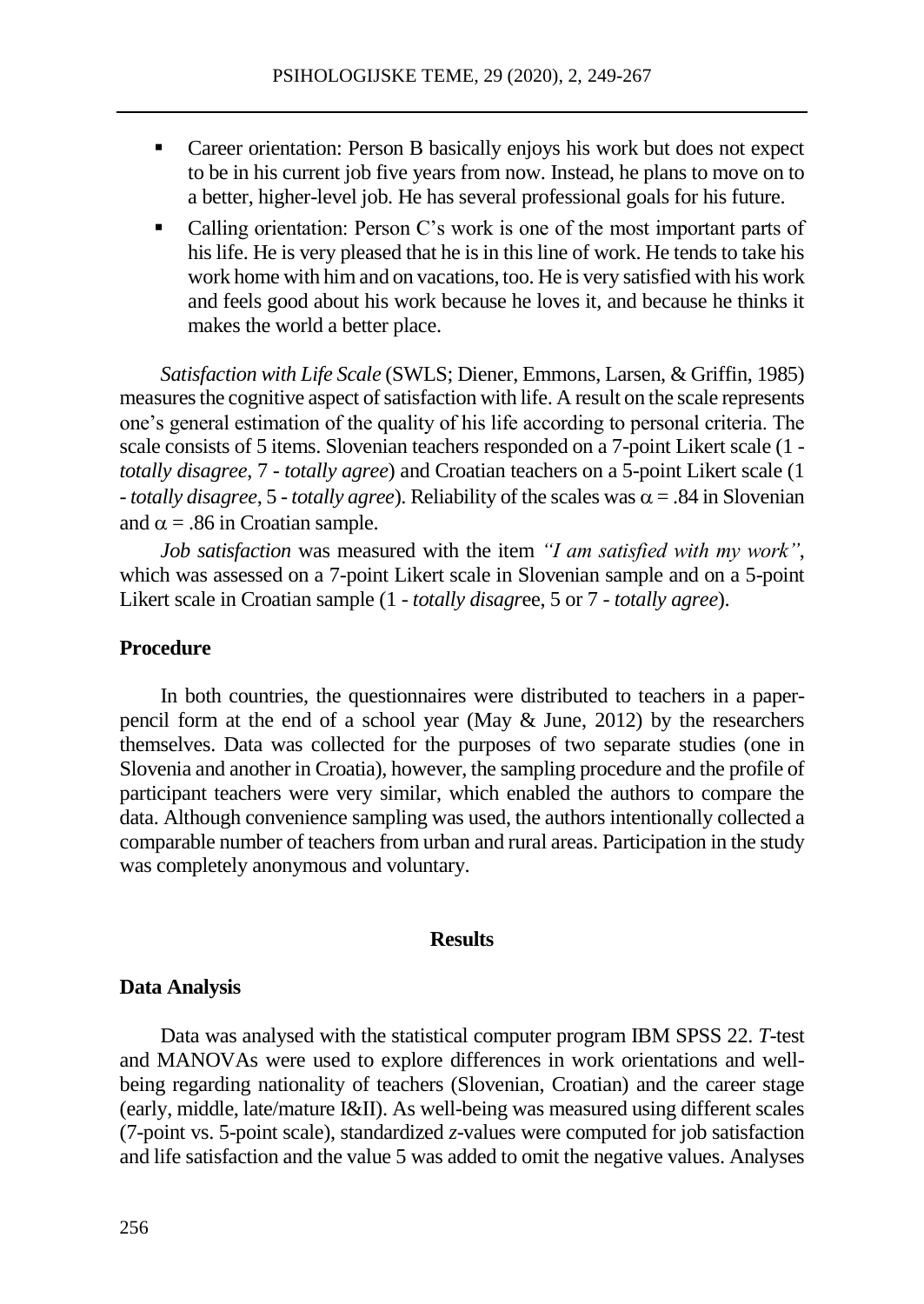were computed with new, standardized (positive) values, which enabled a direct comparison between the sub-samples.

## **Teaching as a Job, a Career, or a Calling**

The first aim of the study was to explore to what extent teachers perceived their work as a job, a career, or a calling. In general, teachers agreed mostly with the description of a calling  $(M = 3.02, SD = 0.76)$ , followed by the description of a career  $(M = 2.17, SD = 0.83)$ , and the least with the description of a job orientation  $(M = 1.17, SD = 0.83)$ 1.63,  $SD = 0.74$ ). Results confirmed the H1 hypothesis: calling orientation to work was the most intense one of the three orientations in the sample of teachers.

#### Table 2

| Work orientations                                                  | Sample   | $\boldsymbol{N}$ | $M$ (SD)   | t    | df  | $\boldsymbol{p}$ | r   |
|--------------------------------------------------------------------|----------|------------------|------------|------|-----|------------------|-----|
|                                                                    | Slovenia | 173              | 1.75(0.67) | 3.00 | 342 | .03              | .16 |
| Job                                                                | Croatia  | 171              | 1.52(0.79) |      |     |                  |     |
|                                                                    | Total    | 344              | 1.63(0.74) |      |     |                  |     |
|                                                                    | Slovenia | 173              | 2.15(0.84) | 0.41 | 342 | .68              | .02 |
| Career                                                             | Croatia  | 171              | 2.19(0.83) |      |     |                  |     |
|                                                                    | Total    | 344              | 2.17(0.83) |      |     |                  |     |
|                                                                    | Slovenia | 173              | 2.81(0.78) | 5.44 | 344 | .00              | .28 |
| Calling                                                            | Croatia  | 171              | 3.23(0.68) |      |     |                  |     |
|                                                                    | Total    | 344              | 3.02(0.76) |      |     |                  |     |
| <i>Note</i> . Effect size r was calculated using the formula $r =$ |          |                  | $t^2$      |      |     |                  |     |

*Descriptive Statistics of Work Orientations (Job, Career, Calling)* 

*Note*. Effect size *r* was calculated using the formula  $r = \int$  $\frac{c}{t^2+df}$ .

We found some significant differences between Slovenian and Croatian subsamples: Slovenian teachers perceived teaching as a job to a higher extent than their Croatian colleagues, while Croatian teachers reported more presence of a calling than Slovenian teachers. However, there were almost identical perceptions of a career orientation in both samples.

Contrary to our expectation of similar perception of orientations to work for Slovenian and Croatian teachers, we found some significant differences. In order to further examine these differences, MANOVA was conducted, where we used work orientations (job, career, calling) as dependent variables and nationality and the career stage (e.g., number of years of service) as independent variable.

The multivariate result was significant for nationality (Pillai's Trace  $= 0.078$ ,  $F(3, 322) = 9.04$ ,  $p < .001$ , partial eta squared = .078) and for the career stage (Pillai's Trace = 0.10,  $F(9, 972) = 3.83$ ,  $p < .001$ , partial eta squared = .034). The interaction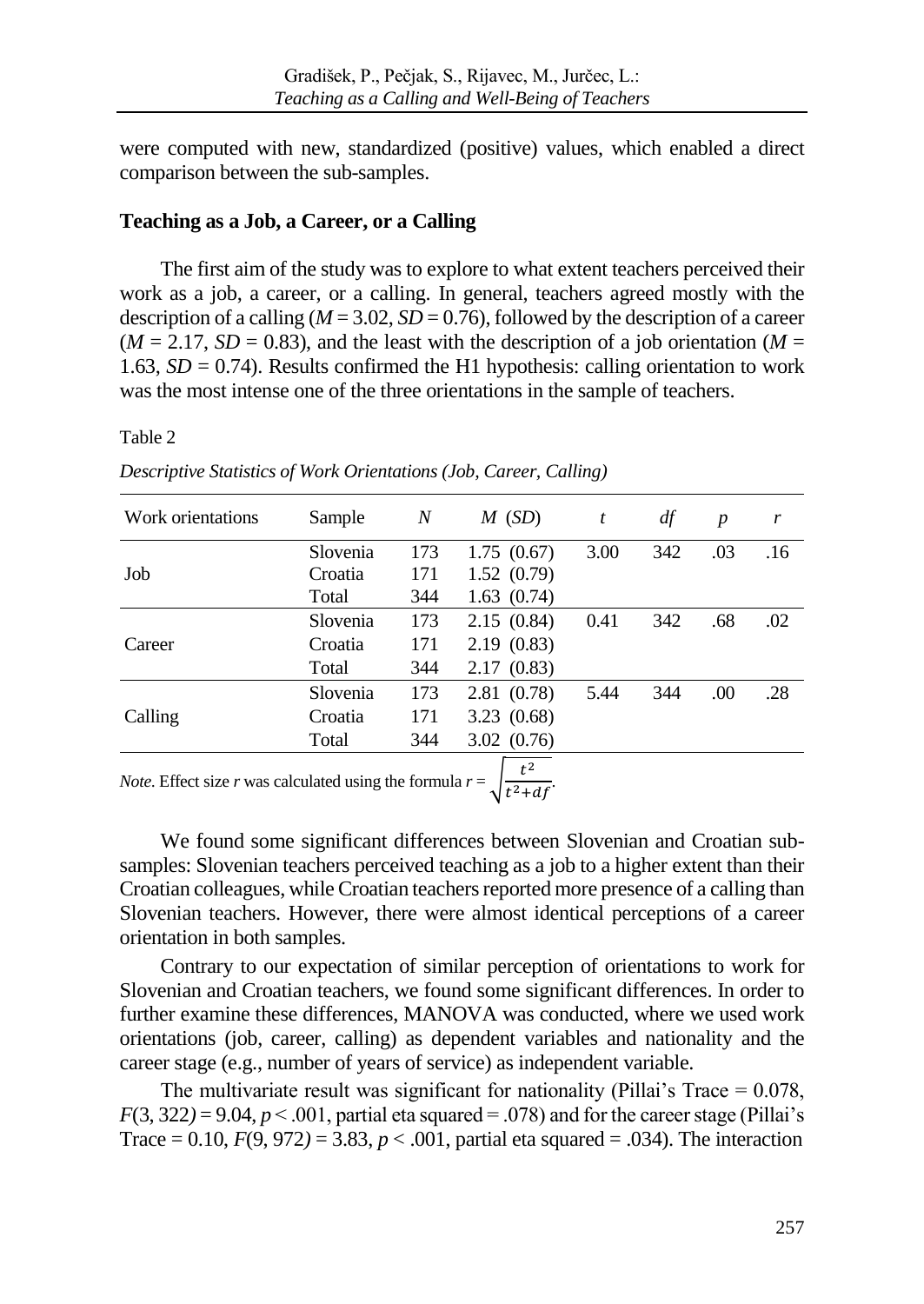| Descriptive Statistics for Job, Career, and Calling Orientations, Regarding Nationality of Teachers and the Career Stage            |              |               |              | Slovenia        |                                               |                |              |                 |                  |                |                       | Croatia        |                       |                |                  |                 |
|-------------------------------------------------------------------------------------------------------------------------------------|--------------|---------------|--------------|-----------------|-----------------------------------------------|----------------|--------------|-----------------|------------------|----------------|-----------------------|----------------|-----------------------|----------------|------------------|-----------------|
| Career<br>stage                                                                                                                     | Early        |               | Middle       |                 | $\operatorname{Late}$ $\overline{\mathrm{I}}$ |                | Late II      |                 | Early            |                | Middle                |                | Late I                |                | Late II          |                 |
|                                                                                                                                     | $\mathbb{Z}$ | S             | $\cancel{z}$ | S <sub>D</sub>  | $\mathbb{Z}$                                  | S <sub>D</sub> | $\cancel{z}$ | <b>SD</b>       | $\boldsymbol{M}$ | S <sub>D</sub> | $\cancel{z}$          | S <sub>D</sub> | $\mathbb{Z}$          | S <sub>D</sub> | Z                | SD <sub>1</sub> |
| Job                                                                                                                                 | 1.53         | 0.61          | 1.92         | 0.62            | 1.72                                          | 0.66           | 1.84         | 0.75            | 1.65             | 0.95           | 1.67                  | $0.88\,$       | 1.27                  | 0.57           | 1.39             | 0.56            |
| Career                                                                                                                              | 2.33         | 0.89          | 2.38         | 0.87            | .80                                           | 0.62           | 2.00         | 0.82            | 2.45             | 0.74           | 2.29                  | 0.74           | 2.09                  | 0.90           | 1.77             | 0.88            |
| Calling                                                                                                                             | 2.82         | 0.84          | 2.62         | 0.82            | 3.00                                          | 0.56           | 2.88         | 0.83            | 3.35             | 0.66           | 3.06                  | 0.66           | 3.29                  | 0.72           | 3.26             | 0.63            |
| Descriptive Statistics of Job Satisfaction and Life Satisfaction, Regarding Nationality of Teachers and the Career Stage<br>Table 4 |              |               |              |                 |                                               |                |              |                 |                  |                |                       |                |                       |                |                  |                 |
|                                                                                                                                     |              |               |              |                 | Slovenia                                      |                |              |                 |                  |                |                       |                | Croatia               |                |                  |                 |
| $C$ areer<br>stage                                                                                                                  |              | Early         |              | Middle          |                                               | Late I         |              | Late $\Pi$      |                  | Early          |                       | Middle         |                       | Late I         | Late $\mathbb I$ |                 |
|                                                                                                                                     | $\mathbb{Z}$ | $\mathcal{S}$ | $\mathbb{Z}$ | SD <sub>1</sub> | $\cancel{z}$                                  | S <sub>D</sub> | $\mathbb{N}$ | SD <sub>1</sub> | $\cancel{z}$     | SD             | $\cancel{\mathbb{Z}}$ | SD             | $\cancel{\mathbb{Z}}$ | SD             | $\mathbb{Z}$     | S <sub>D</sub>  |
| satisfaction<br><b>Sol</b>                                                                                                          | 5.10         | 1.03          | 4.91         | 1.08            | 5.10                                          | 0.83           | 4.82         | 1.08            | 4.93             | 1.42           | 4.93                  | 0.82           | 5.10                  | 0.65           | 5.19             | 0.87            |
| satisfaction<br>Life                                                                                                                | 5.20         | 0.98          | 5.03         | 1.04            | 5.06                                          | 0.83           | 4.41         | 1.12            | 5.26             | 0.88           | 4.70                  | 1.32           | 5.02                  | 0.82           | 5.13             | 0.73            |

## PSIHOLOGIJSKE TEME, 29 (2020), 2, 249-267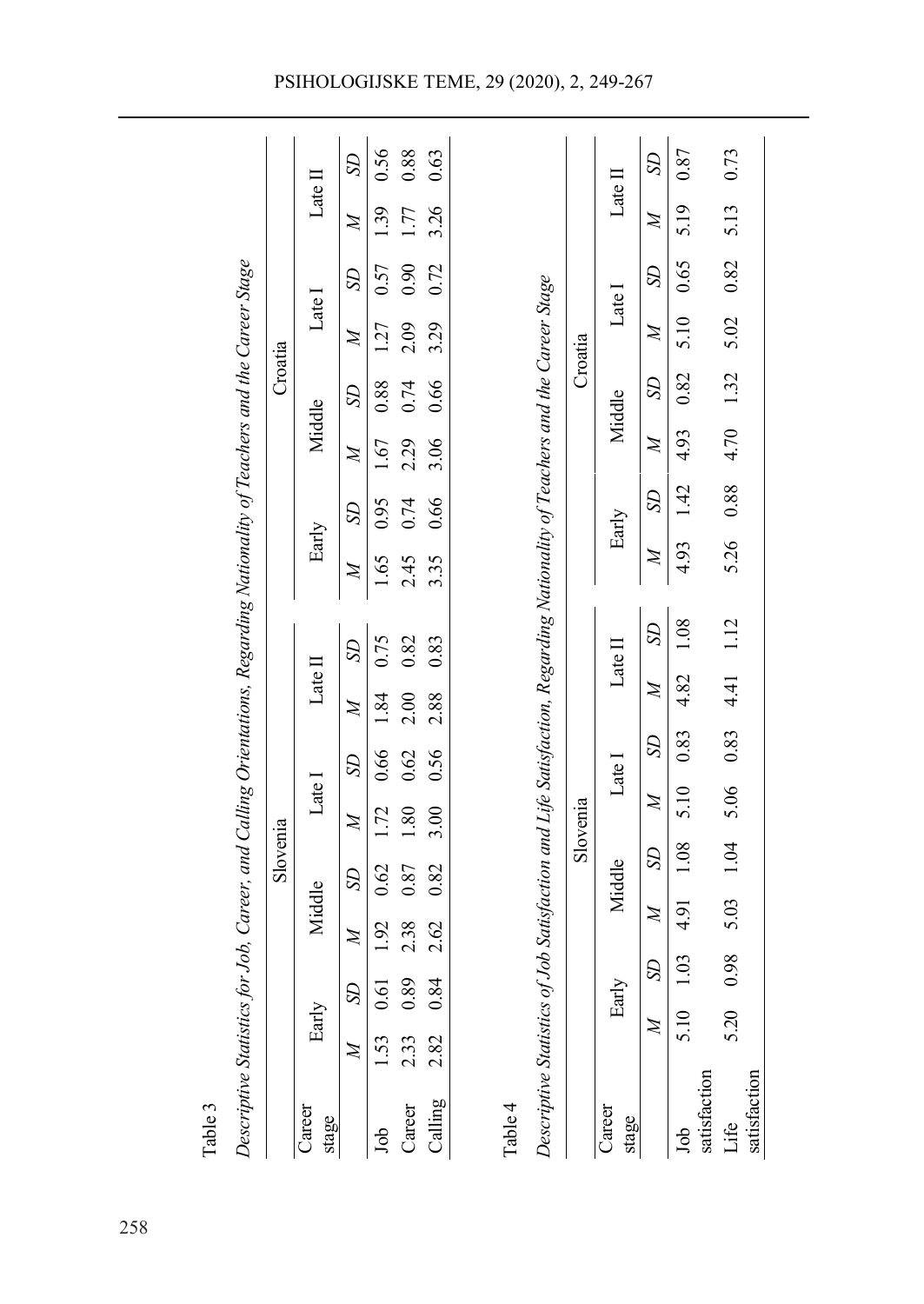of nationality and the career stage was also significant (Pillai's Trace  $= 0.057$ ,  $F(9)$ , 972) = 2.10,  $p < .027$ , partial eta squared = .017), indicating that teachers differ significantly in their work orientations regarding their nationality and the length of their working experience. Post-hoc test showed significant differences for career orientation between teachers at the early and middle career stage and with teachers with both late/mature stages (I and II)  $(p = .001$  for early vs. late stage,  $p = .005$  for middle vs. late stage); there were no significant differences for the other two work orientations regarding the years of working experience. Therefore, hypothesis H2, in which we expected different work orientations regarding teachers' career stages, was rejected: only career orientation differed significantly according to the number of years of service. Interestingly, job and calling orientations showed similar patterns for teachers from both countries, while career orientation showed a different pattern in each country – difference is visible for teachers in the first and second late/mature stages (see Figure 1).



*Figure 1.* Work orientations of Slovenian and Croatian teachers across career stages.

## **Well-being of Teachers**

MANOVA was used to explore the association between well-being of teachers (measured as job satisfaction and satisfaction with life) and two independent variables: nationality and a career stage.

The multivariate test was non-significant for nationality (Pillai's Trace  $= 0.003$ ,  $F(2, 326) = 0.44$ ,  $p = .65$ , partial eta squared = .003) and for career stage (Pillai's Trace =  $0.037$ ,  $F(6, 654) = 2.06$ ,  $p = .056$ , partial eta squared = .019); however, for the career stage, the result was close to significance. Interaction between nationality and career stage was also non-significant. Results indicate that Slovenian and Croatian teachers show similar levels of well-being and that teachers at different career stages do not differ in their well-being.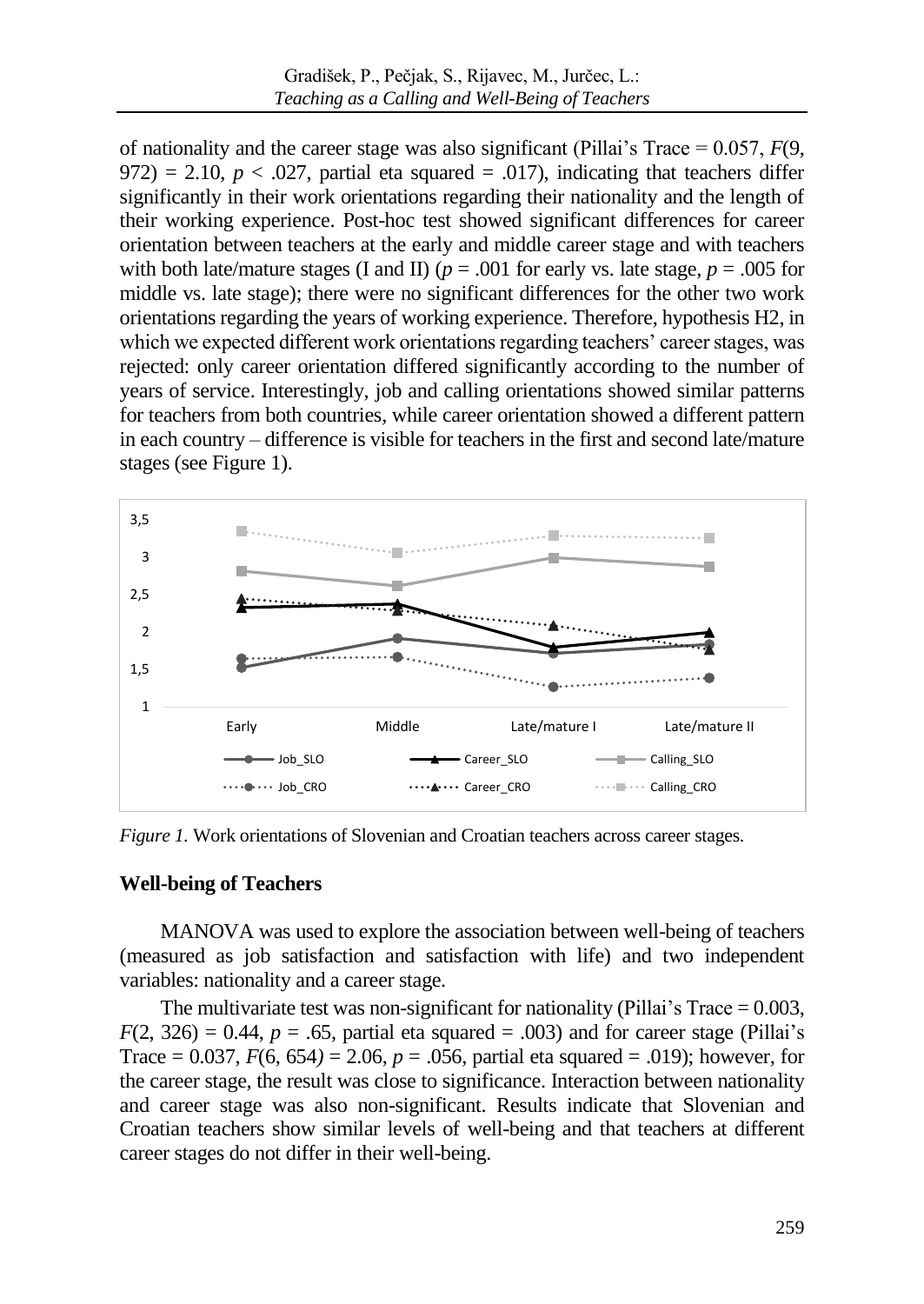However, Figure 2 shows an interesting pattern that can indicate a trend which should be further explored: well-being of teachers from both samples decreasesfrom the early to the middle career stage and increases again in the third career stage. But there is a noticeable difference in the final career stage: both job and life satisfaction in Croatian sub-sample increase, whereas both measures of satisfaction in Slovenian sub-sample decrease. Difference in life satisfaction between Slovenian and Croatian teachers at the late/mature II stage is significant  $(t(41.65) = 2.80, p = 0.01)$ .



*Figure 2.* Well-being (job satisfaction and life satisfaction) of Slovenian and Croatian teachers across career stages.

## **Relationship between Work Orientations and Well-being**

The last aim of the study was to explore the relationship between two aspects of well-being (job satisfaction and life satisfaction) with work orientations, as results from previous studies are not consistent. In our sample of teachers, job satisfaction correlated significantly positively with calling and negatively with job orientation; also, negatively but to a lesser extent, with career. Life satisfaction correlated positively with calling orientation and negatively with job orientation to work (Table 5). Therefore, hypothesis H3 is confirmed, as both aspects of teachers' well-being are positively related to calling orientation to work.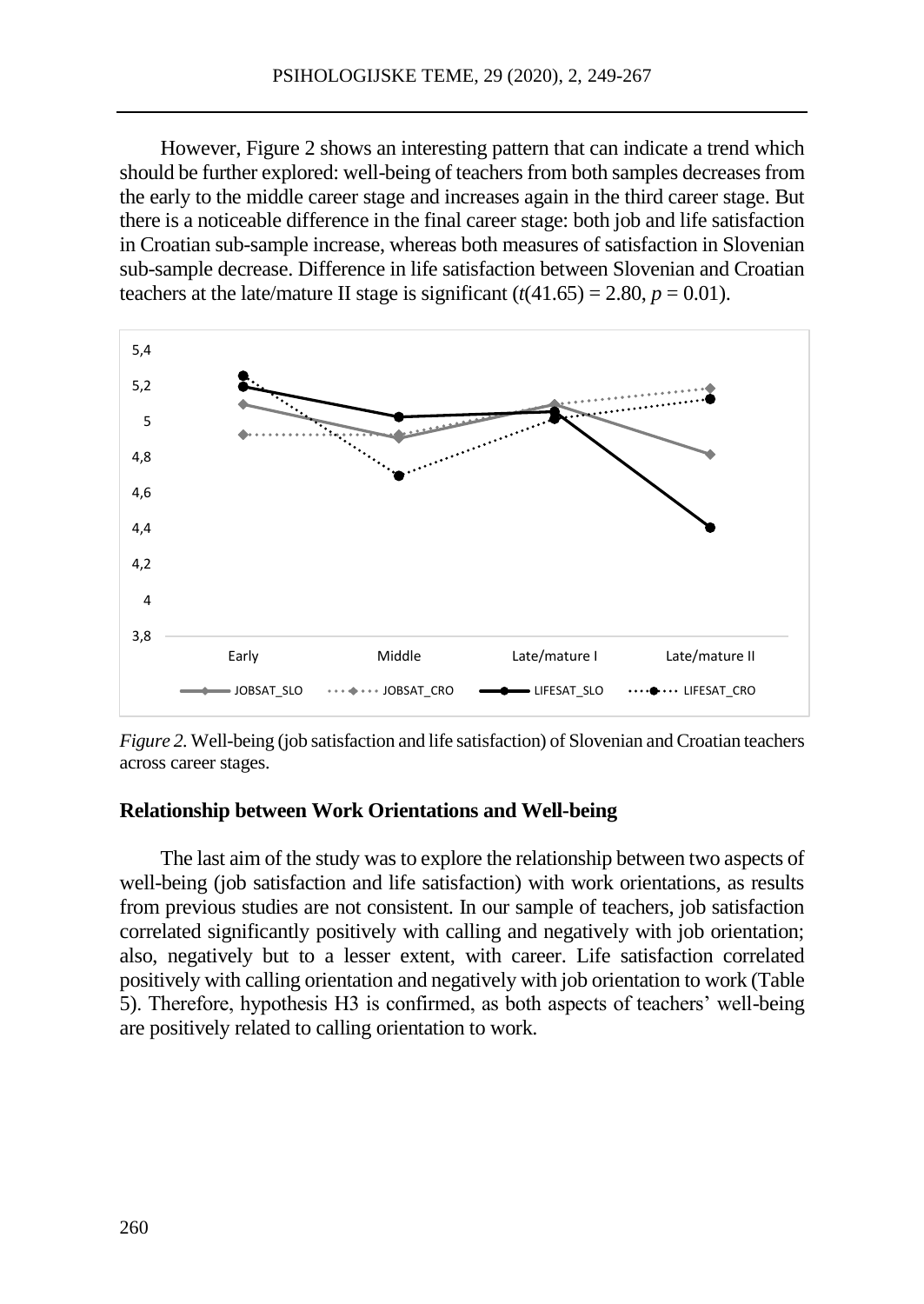#### Table 5

|                   | Job<br>satisfaction | Life<br>satisfaction | Job      | Career |
|-------------------|---------------------|----------------------|----------|--------|
| Life satisfaction | $.44***$            |                      |          |        |
| Job               | $-.42**$            | $-.22**$             |          |        |
| Career            | $-.13*$             | $-.05$               | .11      |        |
| Calling           | $.32***$            | $23***$              | $-.43**$ | $-.08$ |

*Pearson's Correlation between Well-Being and Work Orientations*

 $p < .05$ ;  $p < .01$ .

## **Discussion**

The central focus of the study was well-being of teachers and the way they perceived teaching – as a job, a career, or a calling. Two sub-samples of Slovenian and Croatian teachers were compared in the study, where no significant differences were assumed, as both countries share common history and still have comparable school systems. Emphasis was put on exploring differences in well-being and work orientations that may arise from different challenges, characteristic for different career stages of teachers.

## **Teaching as a Job, a Career, or a Calling?**

Results of the present study are in line with previous research findings, where authors reported common presence of a calling in teachers (e.g., Bullough & Hall-Kenyon, 2012; Buskist et al., 2005; Dinham & Scott, 2000; Jurčec & Rijavec, 2015; Miljković et al., 2016). Teachers from our sample agreed mostly with the description of a calling, and the least with the description of a job orientation, therefore we concluded that calling orientation to work was the most intensive in the sample of teachers. We found some significant differences between Slovenian and Croatian sub-samples: Slovenian teachers perceived teaching as a job to a higher extent than their Croatian colleagues, while Croatian teachers reported more presence of a calling than Slovenian teachers. In a recent study by Šteh, Kalin, and Čepić (2017), Croatian teachers agreed to a very high extent (and higher than their Slovenian colleagues) with the item "Teaching profession is among the most important ones in a society", where we can recognize a presence of a calling orientation to work. As Croatian teachers are less satisfied with the financial aspects of their work and feel less financially independent in comparison with Slovenian teachers (Šteh et al., 2017), their higher calling orientation (and lower job orientation in comparison with Slovenian teachers) can serve as an important buffer against perceived negative aspects of teaching profession and also as an important source of motivation (Hall &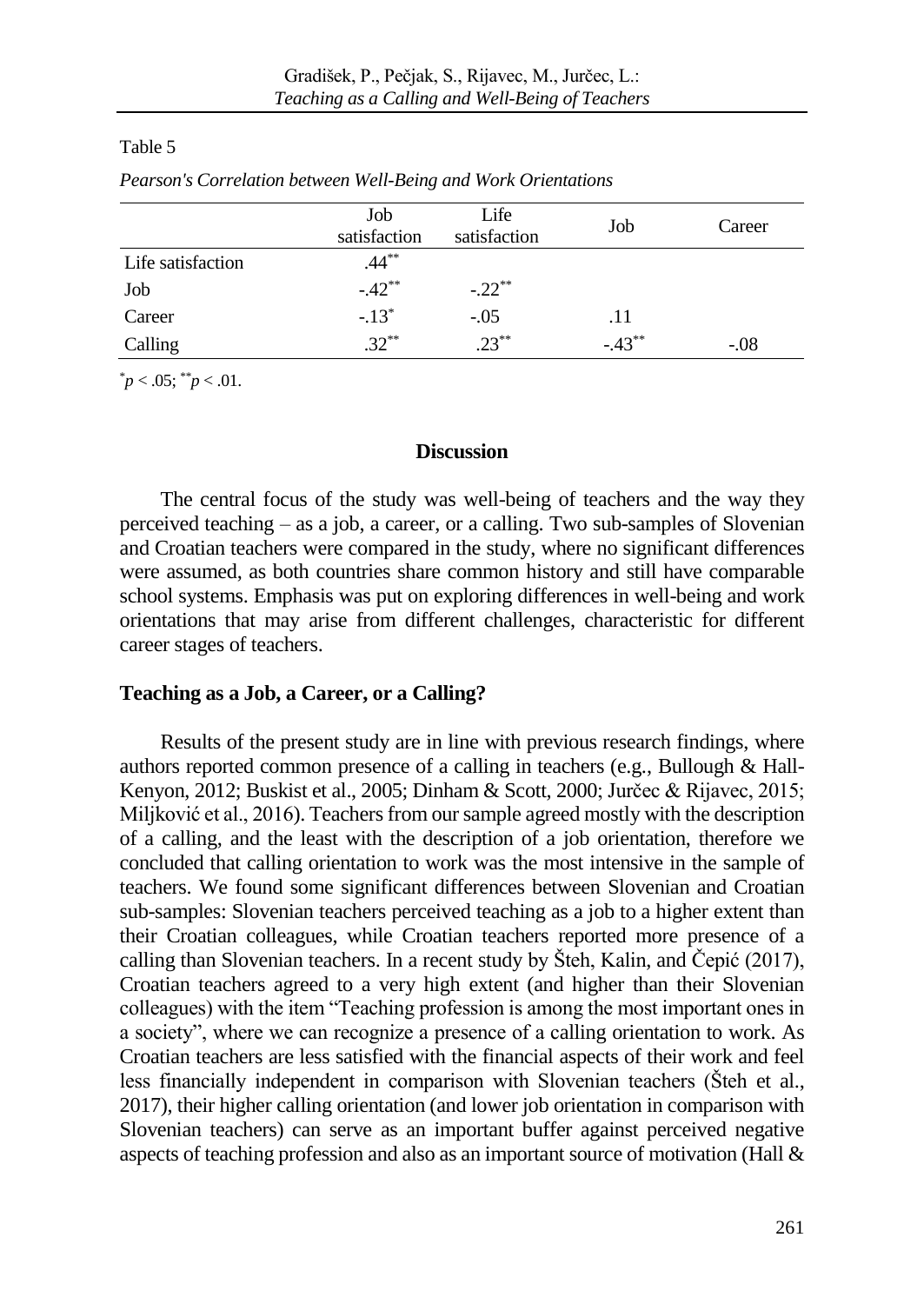Chandler, 2005). However, Slovenian teachers also perceive that social status of teachers has been deteriorating: in both Croatia and Slovenia, teachers were ranked 9<sup>th</sup> among 10 different professions (from medical doctors, lawyers, to actors and journalists) (Šteh et al., 2017), which is obviously very low and alarming; preschool teachers were ranked 10<sup>th</sup>. Several international studies stress that teachers' roles and demands are increasing, while social status and reputation of teachers is stagnating or even deteriorating in comparison with other professions (e.g., EC, 2012; UNESCO, 1998). According to Šteh et al. (2017), Slovenian and Croatian teachers believe that such negative reputation of the teaching profession negatively affects their job satisfaction. However, low job satisfaction was not recognized in teachers from our sample.

An interesting result was observed for the career orientation to work, where there were differences between teachers at the early and middle career stage with teachers at the late/mature stages I and II, who expressed significantly lower career orientation. It seems that at around 20 years of service career aspirations of teachers decrease, possibly due to the governmental system of career advancement, when teachers reach the highest career point regarding their title and income increase, or due to a decreased need to prove themselves in the eyes of their colleagues and students, with less engagement and reassessment of career goals – as they perceive themselves as competent teachers (Čepić, Kalin, & Šteh, 2017; Javrh, 2008). In Javrh's (2007) model, teachers at the first late/mature career stage can, on the other hand, feel tired or burned-out, resulting in feelings of helplessness, similar as in Huberman's (1993) model; however, this was not observed in our sample. When analysing career orientation to work, it must be taken into account, that the scenario from the questionnaire might not adequately measure teachers' career orientation, as it was designed for general population samples. Teachers might have not complied to this scenario even if they were predominantly oriented towards career, considering the economic situation and available options of changing the job in Slovenia and Croatia at the time of the data collection, which were both pretty poor.

#### **Well-being of Teachers**

When we measured well-being of teachers, there were no significant differences regarding nationality of teachers and the career stages. However, an interesting pattern was observed (though not statistically significant): well-being of teachers from both sub-samples decreased from the early to the middle career stage and increased again in the third career stage. Teachers at the beginning of their careers (at the early career stage – up to 10 years of service) are usually the youngest teachers, who in comparison with their colleagues in the later professional life phases do not (yet) feel many difficulties with balancing personal and professional life (Day et al., 2007). There was a noticeable difference in the final career stage in our data: both job and life satisfaction in Croatian sub-sample increased, whereas both measures of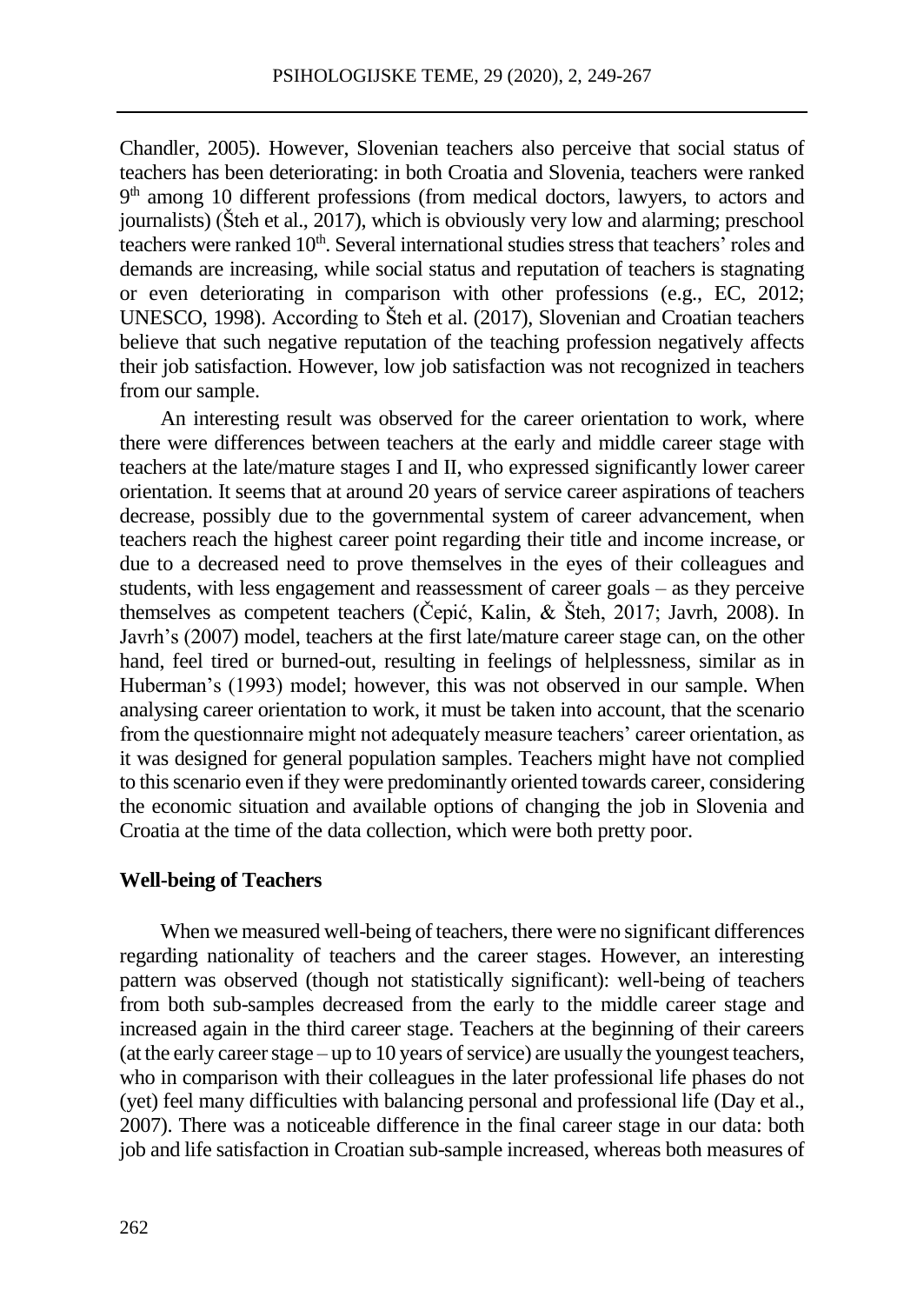satisfaction in Slovenian sub-sample decreased. Huberman (1993) describes two possible career outcomes in his model of professional life cycles: harmonic and problematic. It seems that Croatian teachers succeeded to a higher extent to evaluate and accept differences between their initial and current levels of enthusiasm, activism and energy, and accepted their real self in their professional roles; Slovenian teachers, on the other hand, might have noticed more intergenerational differences between them and students, become more discontent with communication with students and with administrative work, become more rigid, stubborn and reluctant to innovations, as Huberman (1993) described the final career stage. This aspect should be studied in future studies on larger samples of teachers from both countries, in order to find explanations for these beliefs of teachers. As job and life satisfaction are positively related, they influence one another, meaning that life circumstances of teachers must be taken into account when interpreting job satisfaction, e.g., (un)willingness to retire and teachers' health.

## **Relationship between Work Orientations and Well-being**

Calling orientation to work was positively related to well-being of teachers, which is consistent with previous research findings (e.g., Lobene & Meade, 2013; Jurčec & Rijavec, 2015; Miljković et al., 2016; Peterson et al., 2009; Wrzesniewski et al., 1997). Job orientation was negatively related to well-being, as well as career, but to a lesser extent. This was expected, as job-oriented individuals focus primarily on the financial aspects of their work in order to earn enough for living, and do not focus on the fulfilment of their professional goals and wishes. It must be taken into account that teaching career does not adequately enable teachers to be financially secure, as reported in a study of Šteh et al. (2017), so this could explain the negative correlation between job orientation and well-being. An interesting observation of Wrzesniewski et al. (1997) was that participants with job or calling orientation answered the same items on the questionnaire of these two orientations with opposite values. It may be suggested that these two orientations could represent opposite aspects of the same factor. Negative correlation between career orientation and job satisfaction might reflect teachers' limited possibilities to "make a career" in both countries, that was already mentioned above.

## **Practical Implications and Directions for Future Studies**

Teacher's perception of teaching as a calling is related to numerous positive outcomes on the side of the teachers themselves and on the side of their students. Thus, it is meaningful to examine factors that contribute to teachers' calling orientation and to develop strategies for developing and stimulating calling orientation in teachers. Two calling-related meta-competencies, self-awareness and adaptability (Hall & Chandler, 2005), could be useful in this development process. For achieving the sense of a calling it is crucial for individuals to find purpose and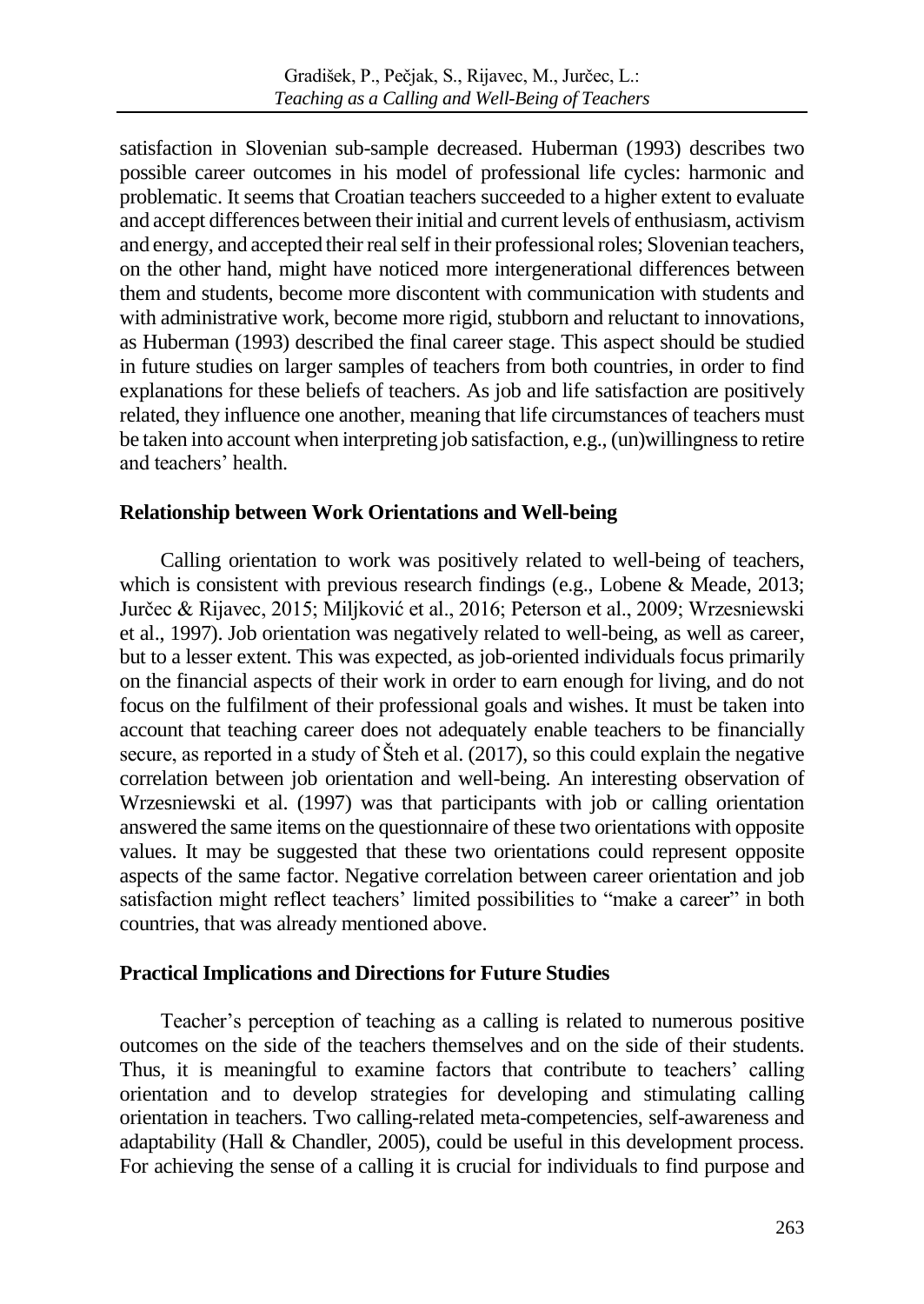meaning in their work, to set and successfully achieve their professional goals, to be committed to work and to recognize their own important contribution in the lives of others. It is meaningful to stimulate teachers towards an active professional goal setting and to enable them to interact with other teachers (e.g., in intervision or study groups) to identify their work as meaningful and important. Another important aspect is, however, that having a sense of a calling at work also results from an interaction between individual and social factors. The latter can stimulate or hinder individual's action in the direction of planned or wanted professional career. In case of objective obstacles on a teacher's professional path, a teacher will require some effort to achieve the calling orientation to work. According to Hall and Chandler (2005), successful adaptation and effective navigation through between demanding circumstances are especially important during the times of challenging economic situation.

When taking into account current economic and political situation in the educational field in Slovenia and Croatia, where teaching profession is not adequately financially evaluated and teachers do not receive deserved reputation in a society (Šteh et al., 2017), individual reflection could help teachers keep or find meaning and purpose of their chosen profession. School administration should shape an environment which will enable teachers to pursue their professional goals and be able to actualise their professional autonomy.

#### **Limitations of the Study**

Some limitations of the study have to be acknowledged. The data was collected for the purposes of two different studies – the samples were comparable, and the instruments used were identical, therefore the authors decided to compare the data from the perspective of two different national contexts. Because there were different answering scales in Slovenian and Croatian samples when assessing well-being (7 items vs. 5-items respectively), standardization was used, but the answering scale might still have affected the results. Another limitation is a cross-sectional research design and consequently inability to make causal conclusions. Also, should we have had continuous data of teachers' years of service, a more detailed insight into the relationship between professional development and other studied variables would be possible. In addition, relying solely on self-report is a great shortcoming due to a common-method variance effect. There was a possibility of giving socially desirable answers, especially at the assessment of work orientations. Scenarios from the Work-Life Questionnaires should be transformed into items for self-assessment and items for career orientation should be reconsidered for a teaching profession. Qualitative data regarding teachers' perceptions of their profession in a time-specific sociocultural context could help us better understand teachers' motivations for teaching. Finally, repeating the study on a representative sample would provide an insight to what extent political and administrative demands affect teachers' motivations, wellbeing and perception of their work.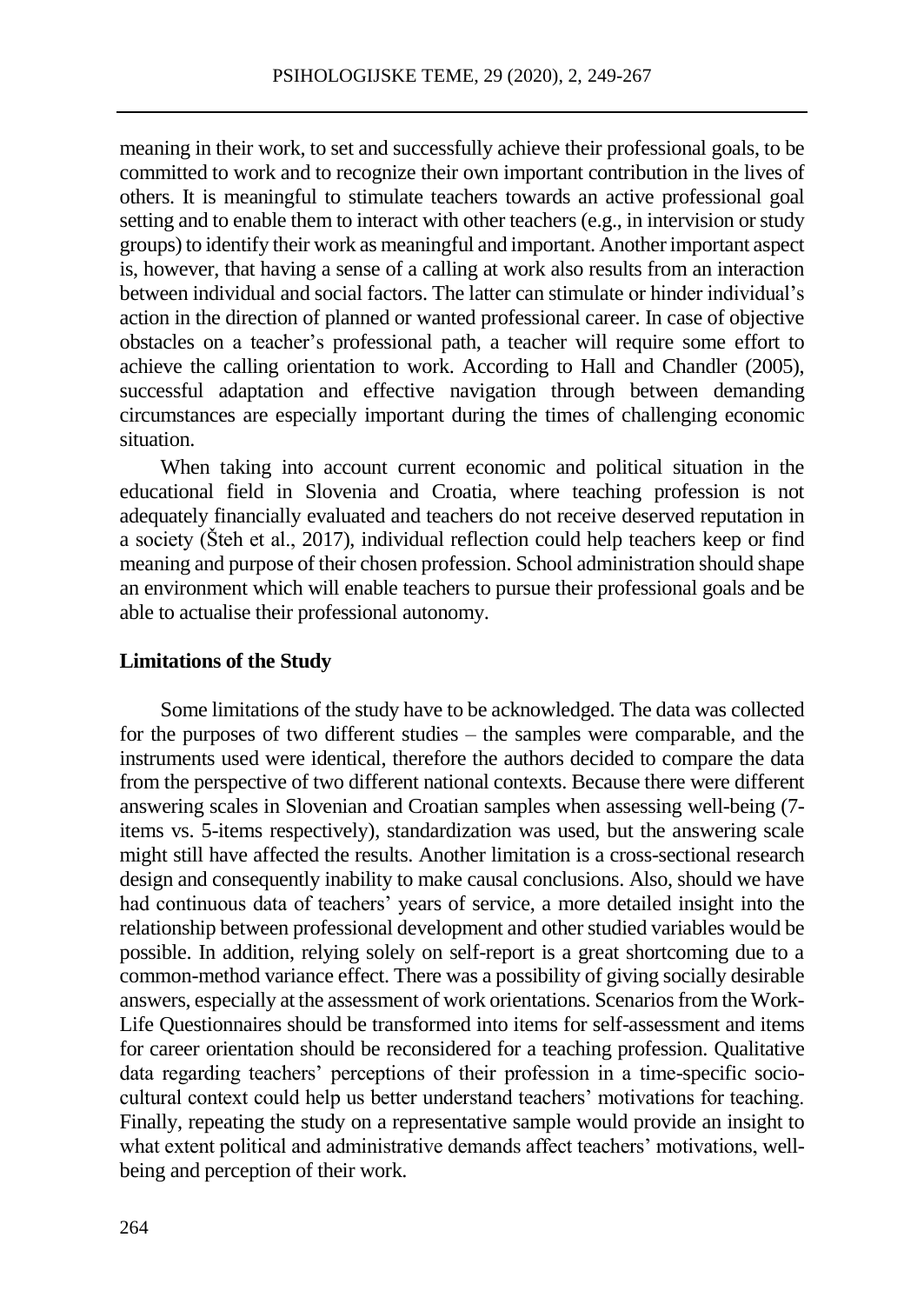#### **References**

- Bellah, R. N., Madsen, R., Sullivan, W. M., Swindler, A., & Tipton, S. M. (2008). *Habits of the heart: Individualism and commitment in American life.* Berkeley, CA: University of California Press.
- Bullough, R. V., & Hall-Kenyon, K. M. (2012). On teacher hope, sense of calling, and commitment to teaching. *Teacher Education Quarterly, 39*(2), 7-27.
- Buskist, W., Benson, T., & Sikorski, J. F. (2005). The call to teach. *Journal of Social and Clinical Psychology, 24*(1), 111-122.
- Čepić, R., & Kalin, J. (2017). *Profesionalni razvoj učitelja: Status, ličnost i transverzalne kompetencije [Teachers' professional development: Status, personality and transversal competencies]*. Rijeka: Učiteljski fakultet Sveučilišta u Rijeci.
- Čepić, R., Kalin, J., & Šteh, B. (2017). Profesionalni razvoj učitelja: Kontekst, perspektive i izazovi *[Teachers' professional development: Context, perspectives and challenges].* In R. Čepić & J. Kalin (Eds.), *Profesionalni razvoj učitelja: Status, ličnost i transverzalne kompetencije [Teachers' professional development: Status, personality and transversal competencies]* (pp. 21-44). Rijeka: Učiteljski fakultet Sveučilišta u Rijeci.
- Day, C., Sammons, P., Stobart, G., Kington, A., & Gu, Q. (2007). *Teachers matter: Connecting work, lives and effectiveness.* Maidenhead: Open University Press, McGraw-Hill.
- Diener, E., Emmons, R. A., Larsen, R. J., & Griffin, S. (1985). The Satisfaction with Life Scale. *Journal of Personality Assessment, 49,* 71-75.
- Dinham, S., & Scott, C. V. (2000). Moving into the third, outer domain of teacher satisfaction. *Journal of Educational Administration, 38*(4), 374-396.
- Duffy, R. D., & Dik, B. J. (2012). Research on work as a calling: Introduction to the special issue. *Journal of Career Assessment, 20*(3), 239-241.
- Duffy, R. D., & Sedlacek, W. (2007). The presence of and search for a calling: Connections to career development. *Journal of Vocational Behavior, 70*, 590-601.
- EC. (2012). Supporting the teaching profession for better learning outcomes. Strasbourg: European Comission. Retrieved from http://ec.europa.eu/education/news/rethinking/ sw374\_en.pdf
- Hall, D. T., & Chandler, D. E. (2005). Psychological success: When the career is a calling. *Journal of Organizational Behavior, 26,* 155-176.
- Harzer, C., & Ruch, W. (2012). When the job is a calling: The role of applying one's signature strengths at work. *Journal of Positive Psychology, 7*(5), 362-371.
- Hirschi, A., & Herrmann, A. (2012). Vocational identity achievement as a mediator of presence of calling and life satisfaction. *Journal of Career Assessment, 20*(3), 309-321.
- Huberman, M. (1993). *The life of teachers.* New York: Teachers college press.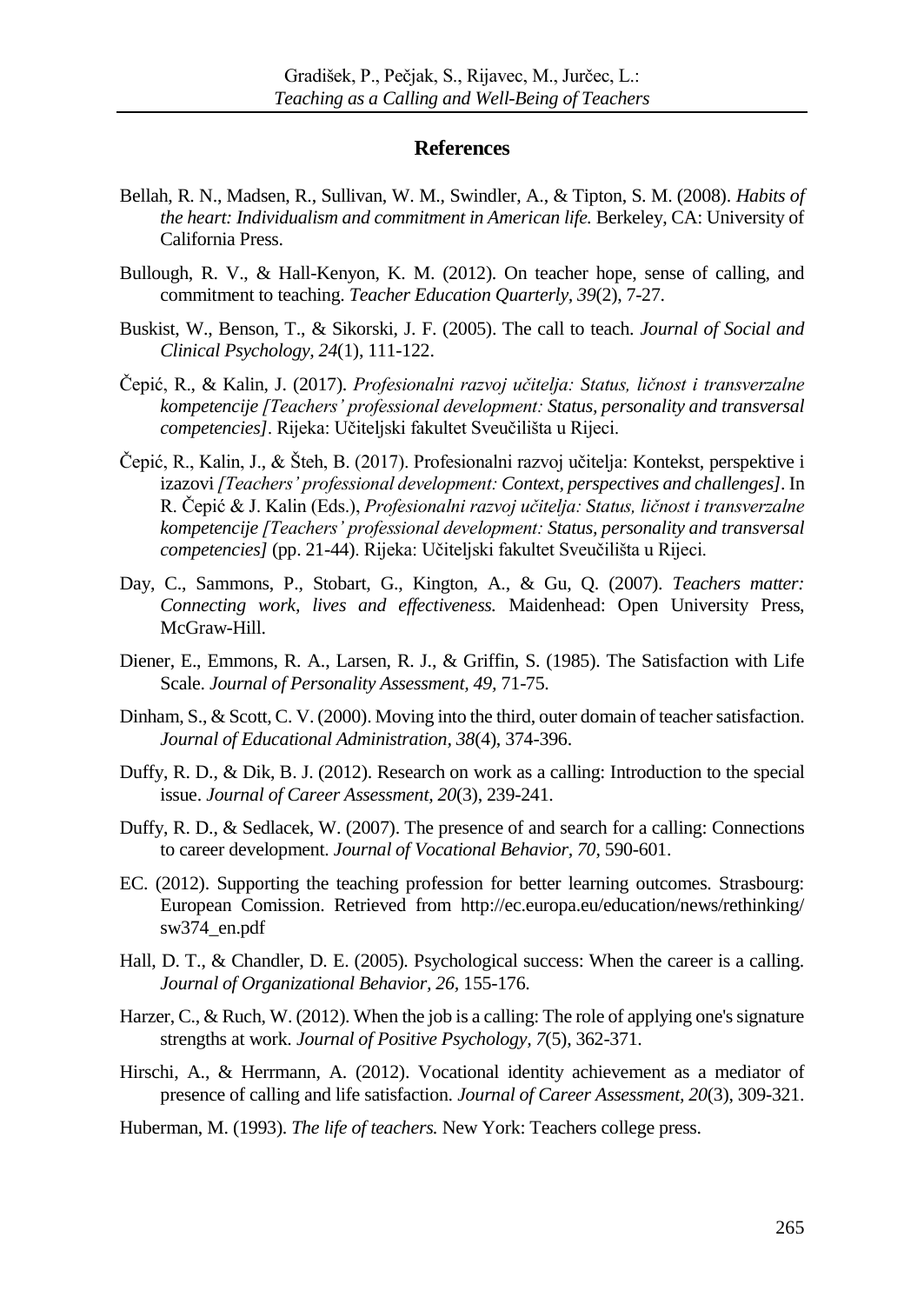- Javrh, P. (2007). Fazni model razvoja kariere slovenskih učiteljev [Phase-model of the development of Slovenian teachers' career]. *Sodobna pedagogika [Journal of Contemporary Educational Studies], 5*, 68-86.
- Javrh, P. (2008). *Spremljanje in načrtovanje razvoja kariere učiteljev po S-modelu [Monitoring and planning of teachers' career development according to S-model]*. Ljubljana: Pedagoški inštitut.
- Jurčec, L., & Rijavec, M. (2015). Work orientations and well/ill-being of elementary school teachers. In S. Opić & M. Matijević (Eds.), *Nastava i škola za net generacije: unutarnja reforma nastave u osnovnoj i srednjoj školi [Teaching and the Net Generation School: An Internal Reform of Teaching in Primary and Secondary School]* (pp. 100-110). Zagreb: Učiteljski fakultet Sveučilišta u Zagrebu.
- Lobene, E. V., & Meade, A. W. (2013). The effects of career calling and perceived overqualification on work outcomes for primary and secondary school teachers. *Journal of Career Development, 40*(6), 508-530.
- Miljković, D., Jurčec, L., & Rijavec, M. (2016). The relationship between teachers' work orientations and well-being: Mediating effects of work meaningfulness and occupational identification. In Z. Marković, M. Đurišić Bojanović, & G. Đigić (Eds.), *Individual and environment: International thematic proceedia* (pp. 303-312). Niš, Serbia: Faculty of Philosophy.
- Novak, M. (1996). *Business as a calling: Work and the examined life*. New York: The Free Press.
- Peterson, C., & Park, N. (2006). Character strengths in organizations. *Journal of Organizational Behavior, 27,* 1149-1154.
- Peterson, C., Park, N., Hall, N., & Seligman, M. E. P. (2009). Zest and work. *Journal of Organizational Behavior, 30,* 161-172.
- Richardson, P. W., & Watt, H. M. G. (2006). Who chooses teaching and why? Profiling characteristics and motivations across three Australian universities. *Asia-Pacific Journal of Teacher Education, 34*(1)*,* 27-56.
- Serow, R. (1994). Called to teach: A study of highly motivated preservice teachers. *Journal of Research & Development in Education, 27,* 65-72.
- Šteh, B., Kalin, J., & Čepić, R. (2017). Status učitelja i učiteljske profesije: pogledi iznutra [Status of teachers and teaching profession: insights]. In R. Čepić & J. Kalin (Eds.), *Profesionalni razvoj učitelja: status, ličnost i transverzalne kompetencije [Teachers' professional development: status, personality and transversal competencies]* (pp. 45- 66). Rijeka: Učiteljski fakultet Sveučilišta u Rijeci.
- UNESCO. (1998). World education report 1998 Teachers and teaching in a changing world. Available at: https://unesdoc.unesco.org/ark:/48223/pf0000110875
- Weiss, J. W., Skelley, M. F., Haughey, J. C., & Hall, D. T., (2004). Calling, new careers and spirituality: A reflective perspective for organizational leaders and professionals. In M. L. Pava & P. Primeaux (Eds.), *Spiritual intelligence at work: Meaning, metaphor, and*